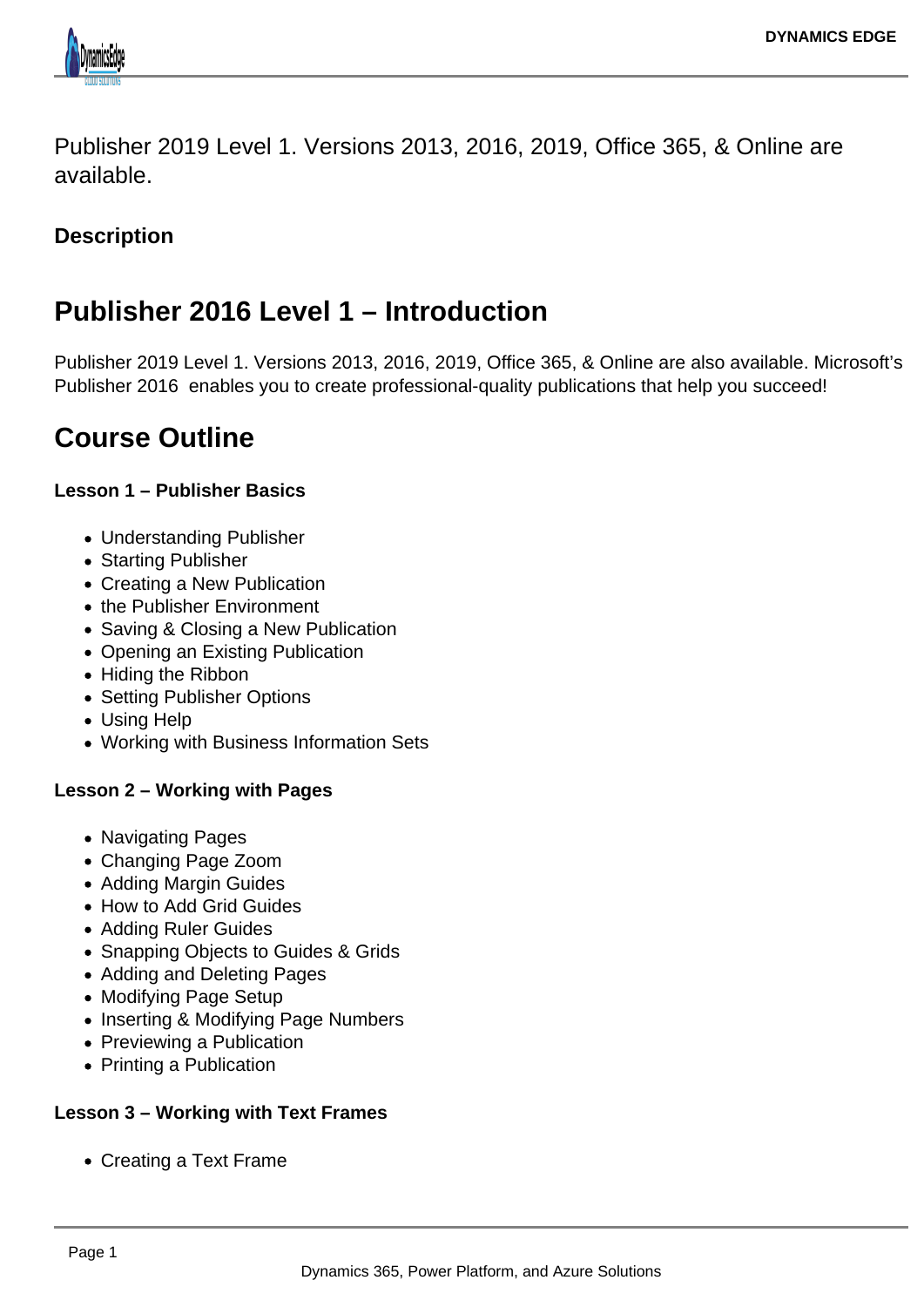

- Entering Text into a Frame
- Moving and Resizing Frames
- Formatting a Frame
- Adding Borders to a Frame
- Adding -D and Shadow Effects
- Importing Text into a Frame
- Connecting Frames
- Adding Continuation Notices

#### **Lesson 4 – Editing & Formatting Text**

- Selecting Text
- Rearranging Text
- Changing the Font & Font Size
- Changing Text Color
- Using the Font Dialog Box
- How to Use the Mini Toolbar
- Using Undo and Redo
- Using Format Painter
- Finding and Replacing Text
- Checking Spelling
- Adding a Drop Cap

#### **Lesson 5 – Working with Paragraphs**

- Aligning Text in Paragraphs
- Adjusting Line Spacing
- Adjusting Spacing Between Paragraphs
- Indenting Paragraphs
- Setting Tab Stops with the Ruler
- Changing Tab Stops
- Setting Tabs from the Paragraph Dialog Box
- Creating a Hanging Indent
- How to Create Bulleted List
- Creating a Numbered List

### **Lesson 6 – Working with Images & Objects**

- Inserting an Image
- Resizing Images
- Cropping Images
- Adding a Border Around an Image
- Adjusting Brightness & Contrast
- Applying Picture Quick Styles to Images
- Wrapping Text Around Images
- Inserting Online Images